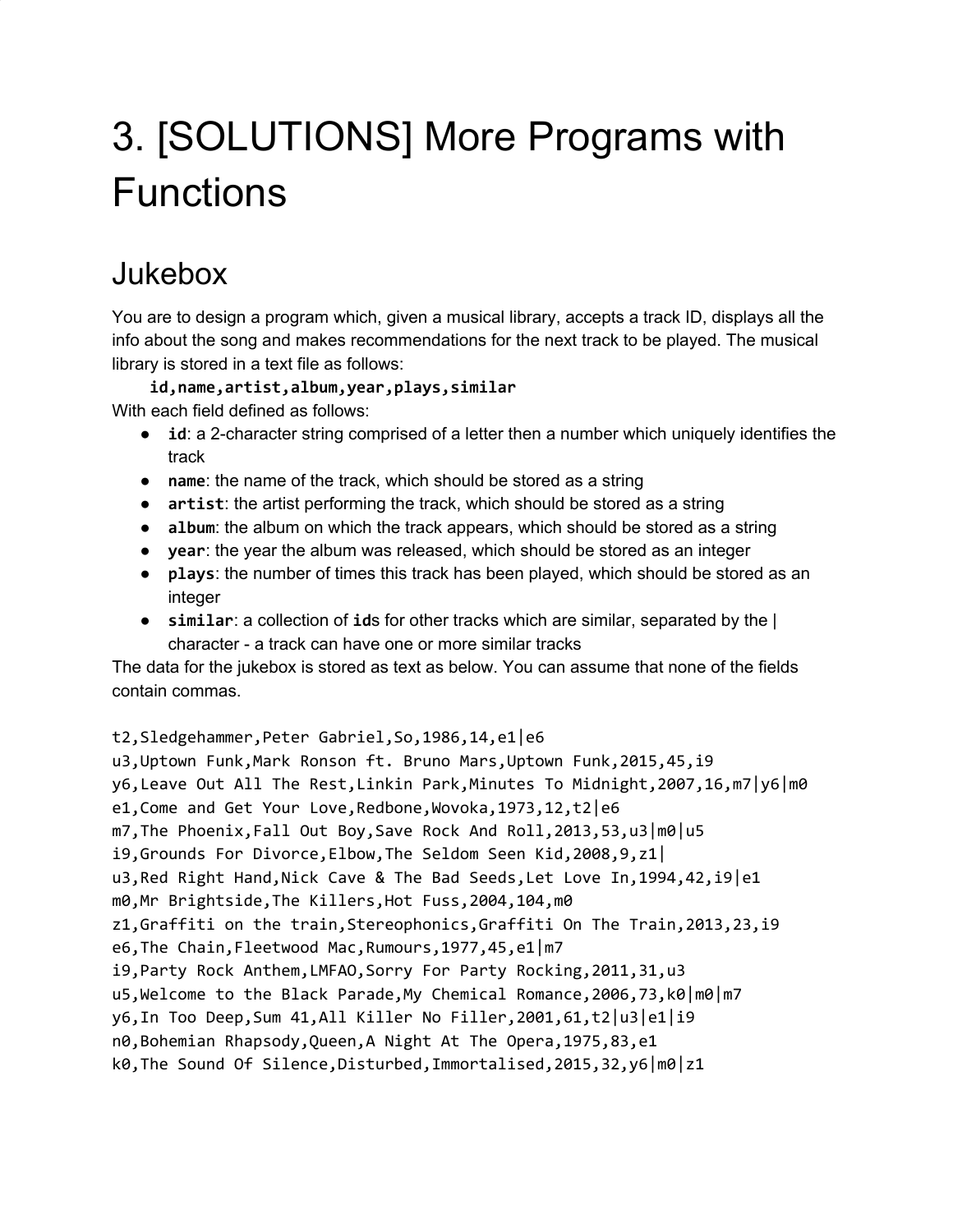Complete the following tasks:

1. Design a data type to represent a single track. Consider how multiple tracks could be easily stored and accessed.

```
track = {
  "id": "id",
  "name": "name",
  "artist": "artist",
  "album": "album",
  "year": year,
  "plays": plays,
  "similar": ["id", "id", "id"]
}
```
**Multiple tracks can be stored in a list**

2. Write a function that accesses the above data as a multi-line text file (i.e. each line represents a single track) and stores it in the format you have detailed above.

```
def readFile(filename):
  tracks = []
  f = open(filename, "r")
  for rawTrack in f:
    rawTrackSplit = rawTrack.split(",")
   track = {
      "id": rawTrackSplit[0],
      "name": rawTrackSplit[1],
      "artist": rawTrackSplit[2],
      "album": rawTrackSplit[3],
      "year": int(rawTrackSplit[4]),
      "plays": int(rawTrackSplit[5]),
      "similar": rawTrackSplit[6].split("|")
    }
    tracks = tracks + [track]
  f.close()
  return tracks
```
- 3. Write a function called **details( id )** that, given a track id, prints the track name, artist, album and year. Here is a sample output using the first line of the dataset:
	- **Sledgehammer by Peter Gabriel from So (1986)**

```
def details(id):
```

```
for track in tracks:
  if track["id"] == id:
    outString = track["name"]
      + " by "
      + track["artist"]
```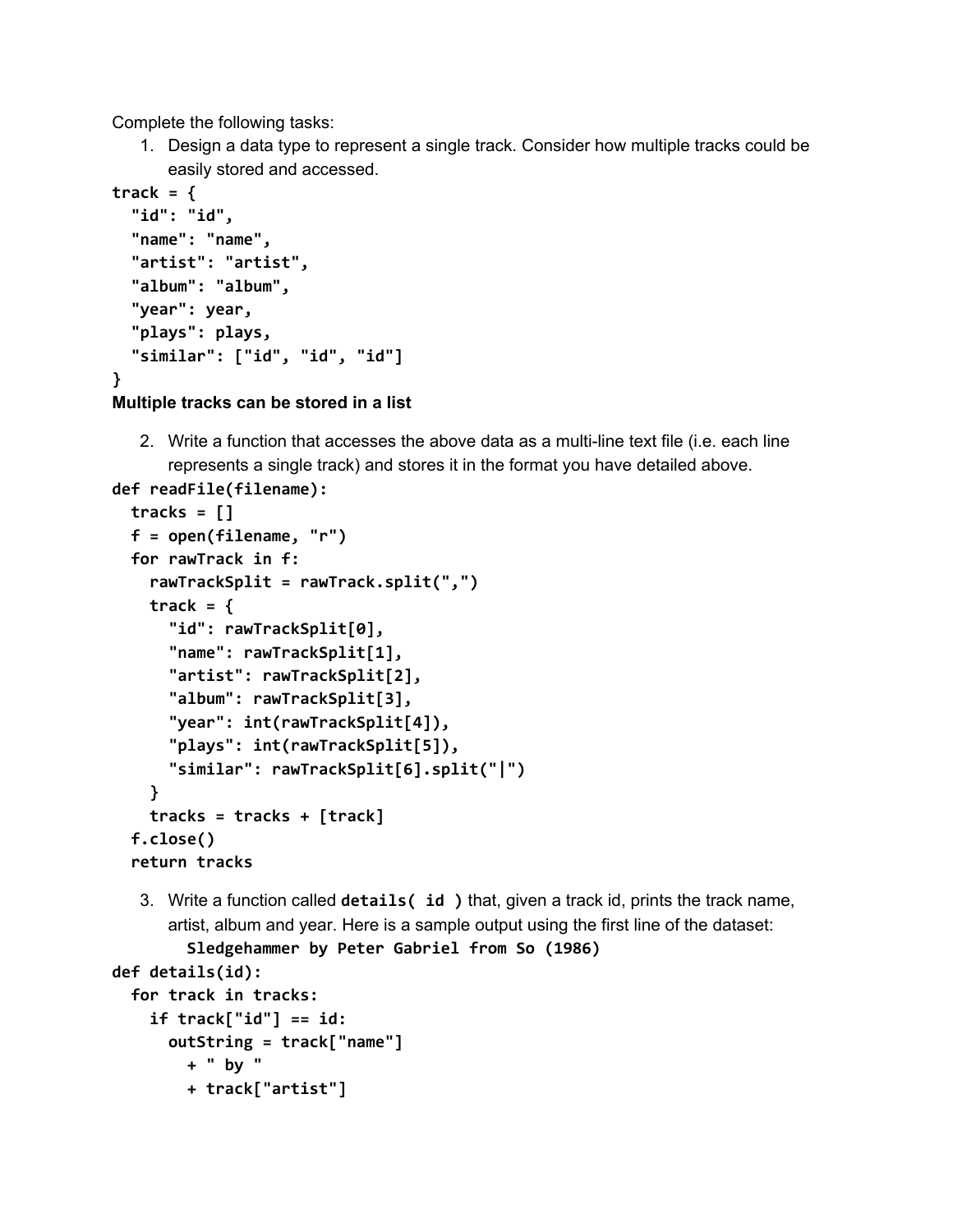```
+ " from "
  + track["album"]
 + " ("
 + str(track["year"])
  + ")"
print(outString)
```
4. Write a function called **similar( track )** that, given a track, prints the details of all similar tracks associated with the original. Here is a sample output using the first line of the dataset:

```
Similar tracks:
        Come and Get Your Love by Redbone from Wovoka (1973)
        The Chain by Fleetwood Mac from Rumours (1977)
def similar(track):
  print("Similar tracks:")
  for sId in track["similar"]:
    details(sId)
```
5. Write a function called **play( id )** which, given a track id, prints "Now playing:" followed by the details of the track and the similar tracks. It should also update the dataset to increment the number of plays by 1.

```
def play(id):
  print("Now playing:")
  details(id)
  for track in tracks:
    if track["id"] == id:
      similar(track)
      track["plays"] = track["plays"] + 1
```
Note: for any of the above tasks, if you wish to define supplementary functions, please do so. For example, you may wish to write a function which will handle traversing your dataset if this is functionality which you may want to reuse.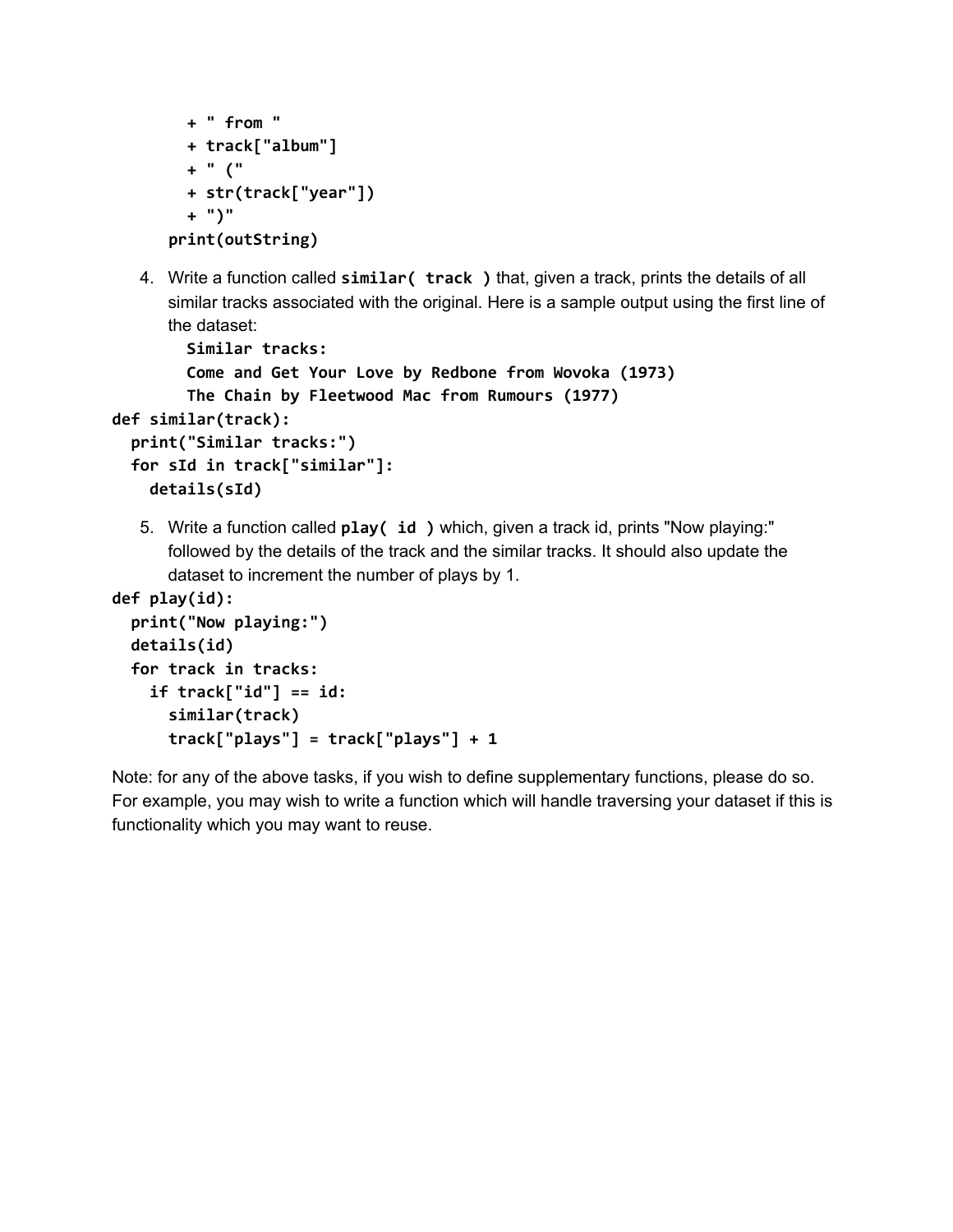## FamilyTree

This question makes use of a dictionary format for representing a person that could be used to model family trees. The format has three entries, for the person's name, their parents, and their children. An example is as follows:

```
{ "name" : "Fred", "parents" : [], "children" : [] }
```
The parents and children entries can be empty lists, as above, in order to limit to extent of the family tree being recorded, in the case of parents, or because the person has no children, or because the person dictionary is under construction.

When parents or children are to be recorded, the relevant lists are extended. For example, if Fred has a child Harry, then this can be represented as follows, assuming the above dictionary is assigned to the variable fred:

```
harry = { "name" : "Harry", "parents" : [ fred ], "children" : [] }
fred[ "children" ].append( harry )
```
Using this method to link together dictionary instances, we could model a family tree such as the one below:



This would require 14 dictionaries, one for each of the family members in the tree, with all the appropriate links being recorded via updates to the "children" and "parents" entries in the relevant dictionaries.

Write functions according to the following specifications: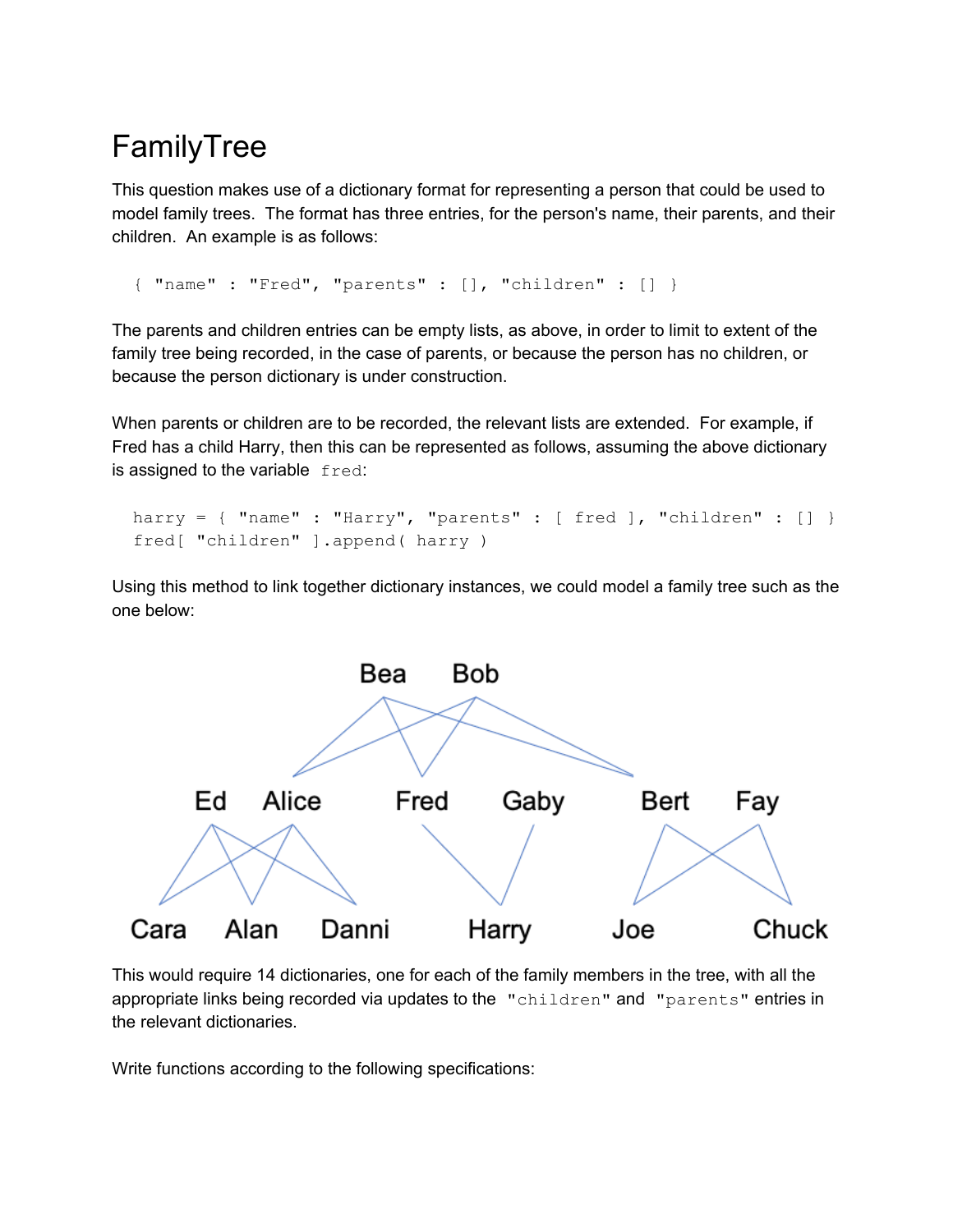**def** printPerson( p ):

*Takes a person dictionary as parameter and writes out the name of the person and the names of the parents and children. For example, if the function was called passing the dictionary for* Alice *in the diagram, the following should be printed out:*

```
Name: Alice; Parents: Bea, Bob; Children: Cara, Alan, Danni
def getNames( listPeople ):
   names = "for p in listPeople:
        names = names + p[ "name" ] + ", "
   return names[ :-1 ]
def printPerson( p ):
   print( "Name: " + p[ "name" ] +
           "; Parents: " + getNames( p[ "parents" ] ) +
           "; Children: " + getNames( p[ "children" ] ) )
```

```
def siblings( p ):
```
*Takes a person dictionary as parameter and returns a list of the dictionary values for all siblings of the person that can be determined from the family tree. If none can be found, simply return an empty list. Step-siblings should be counted - but be sure to include any sibling only once. As an example, the siblings of Danni in the example above are Alan and Cara.*

```
def siblings( p ):
    s = \lceil \rceilfor par in p[ "parents" ]:
         for child in par[ "children" ]:
             if child != p and child not in s:
                 s.append( child )
    return s
```

```
def auntsUncles( p ):
```
*Takes a person dictionary as parameter and returns a list of the dictionary values for all aunts/uncles of the person that can be determined from the family tree, defined as brothers or sisters of the person's mother or father. If none can be found, simply return an empty list. As an example, the aunts/uncles of Harry in the example above are Alice and Ben.*

```
def auntsUncles( p ):
   aU = []for par in p[ "parents" ]:
        for gparent in par[ "parents" ]:
```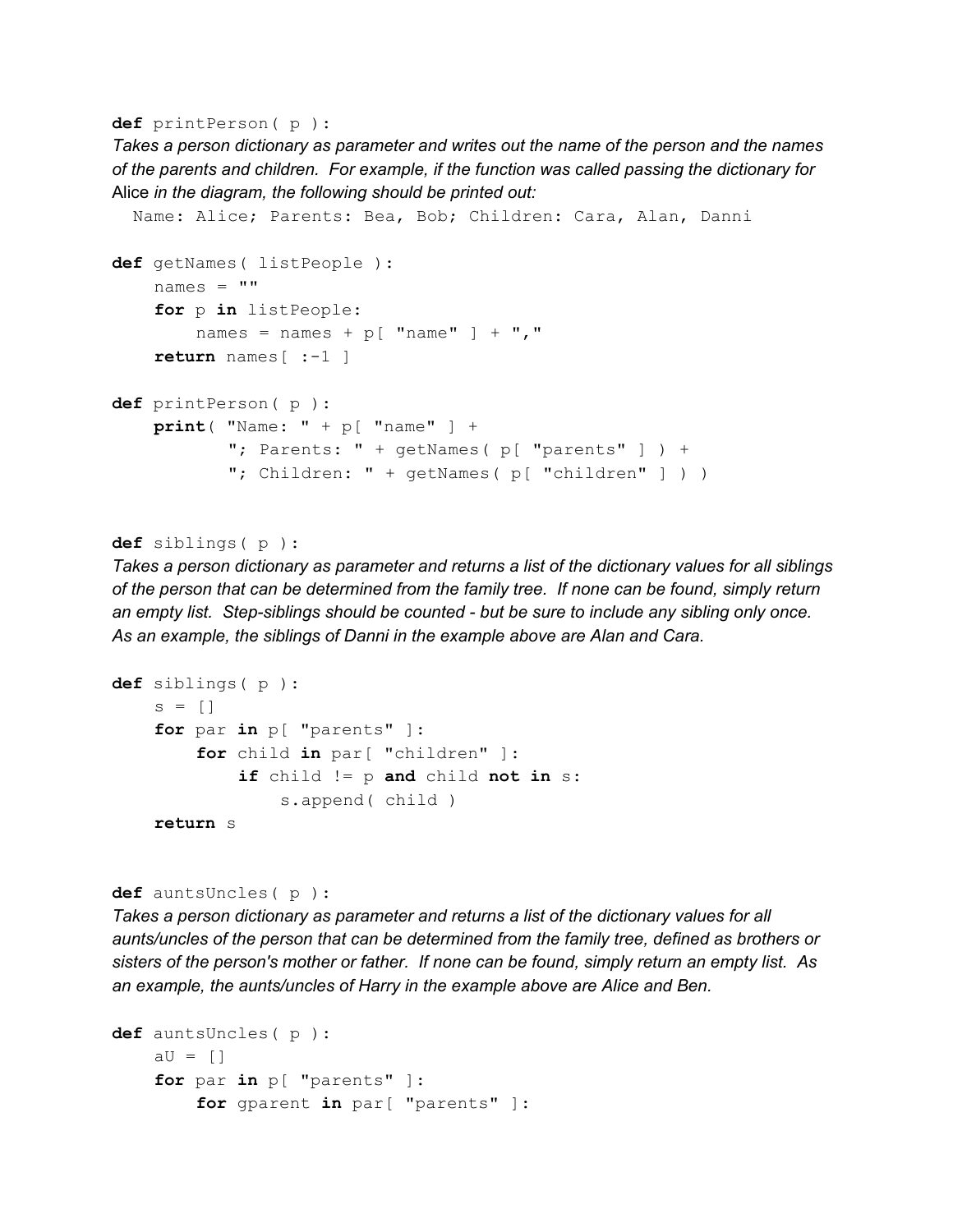```
unclesAuntsParent = gparent[ "children" ]
        for uAP in unclesAuntsParent:
            if uAP != par and uAP not in aU:
                aU.append( uAP )
return aU
```

```
def cousins( p ):
```
*Takes a person dictionary as parameter and returns a list of the dictionary values for all cousins of the person that can be determined from the family tree. If none can be found, simply return an empty list. Remember that cousins can come via either parent. You should use the* auntsUncles *function above in your solution. As an example, the cousins of Danni in the example above are Harry, Joe and Chuck.*

```
def cousins( p ):
    c = \lceil \rceilfor aU in auntsUncles( p ):
         for cousin in aU[ "children" ]:
             if cousin not in c:
                 c.append( cousin )
    return c
```

```
def directAncestor( oldun, youngun ):
```
*Takes two person dictionaries as parameters and returns True if the first parameter is a direct ancestor of the second parameter, False otherwise. For example, any of Bea, Bob, Ed, or Alice are direct ancestors of Cara.*

```
# Non-recursive version
def directAncestor( oldun, youngun ):
    directAncestorFound = False
    ancestors = \lceil]
    ancestorsNotProcessed = [] + youngun[ "parents" ]
    while ancestorsNotProcessed != [] and not directAncestorFound:
        thisAncestor = ancestorsNotProcessed.pop( 0 )
        if thisAncestor is oldun:
            directAncestorFound = True
        else:
            ancestorsNotProcessed += thisAncestor[ "parents" ]
```

```
return directAncestorFound
```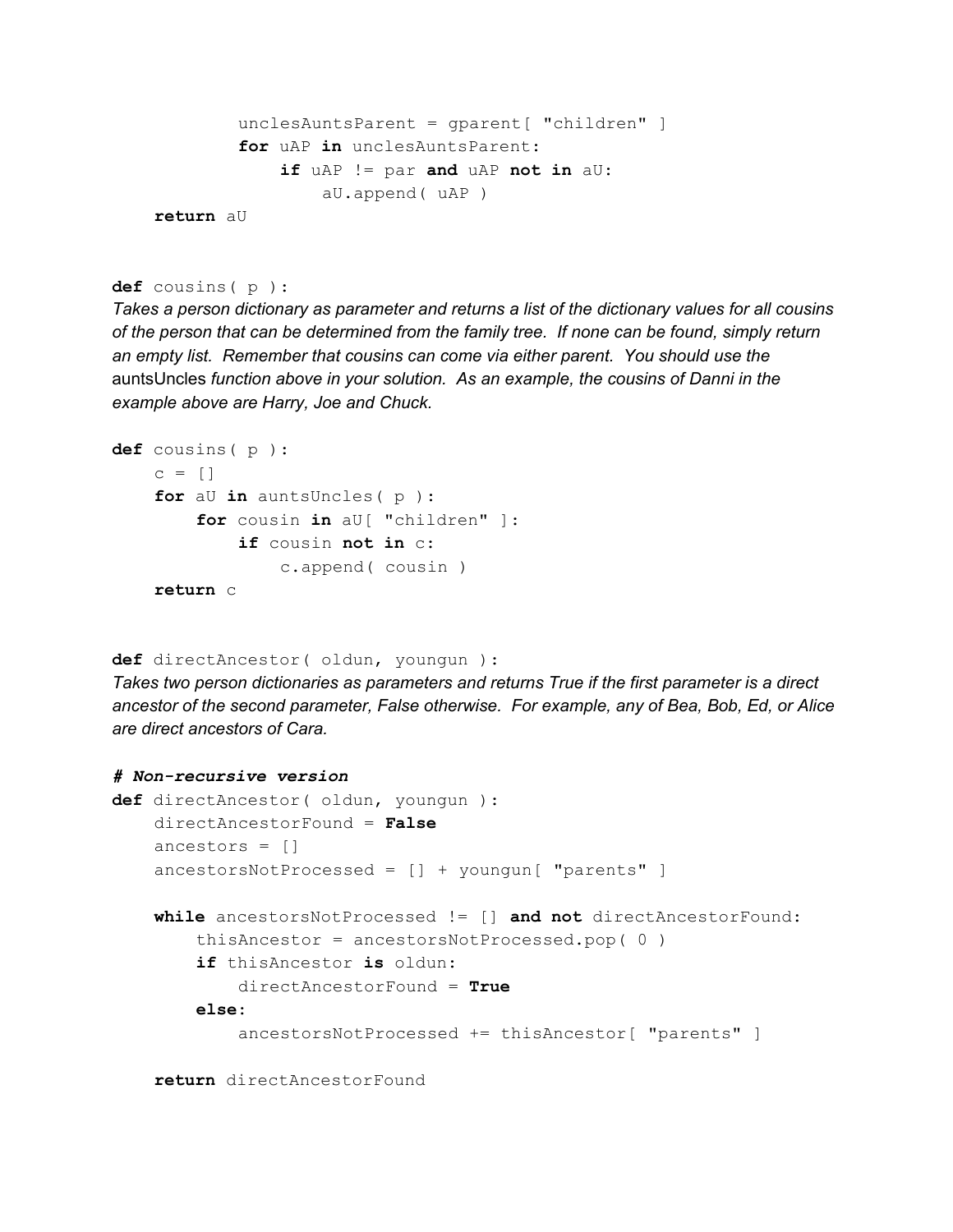Finally, write a function explore that takes a person dictionary as parameter and enables the user to interactively explore the family tree. The function should print out the details of the person - name, and names of any children and parents recorded - and then offer the following options:

- 1. Move to a child give the name of the child
- 2. Move to a parent give the name of the parent
- 3. Print out cousins
- 4. Print out siblings
- 5. Exit

After each move, the details of the newly-found person should be printed out. You decide how the interface should work.

Include error reporting, e.g. moving to a parent who doesn't exist.

Make use of the functions you have already written.

```
def getOption():
   print( "What would you like to do next? Choose from:" )
   print( "Move to a child: type c then space then child name" )
   print( "Move to a parent: type p then space parent name" )
   print( "Print out cousins: type co" )
   print( "Print out siblings: type s" )
   print( "Exit: type e" )
   return( input( "Choice?: " ) )
def explore( p ):
   printPerson( p )
   choice = getOption()
   while choice != "e":
        if choice == "co":pCousins = cousins(p)names = getNames( pCousins )
            print( "Cousins: " + names )
        elif choice[0] == "c":
            childName = choice[ 2: ]child = \{\}for c in p[ "children" ]:
                if c[ "name" ] == childName:
                    child = cif child == \{\}:
                print( "No child of that name." )
            else:
                p = childprintPerson( p )
```